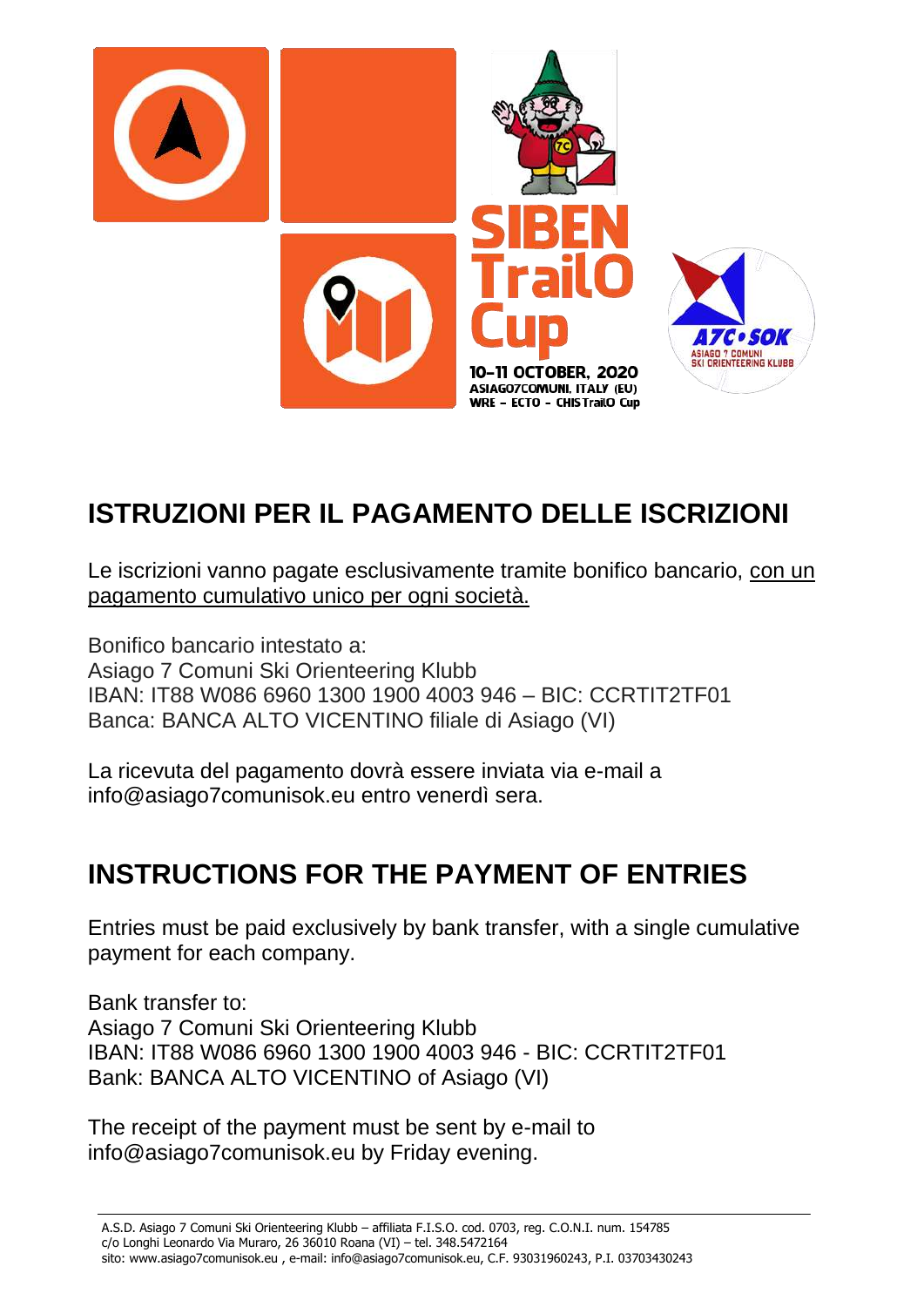

#### **Team: BRA-4125 - Ganso Araxa**

| Bib.<br>100                            | Sicard<br>$\theta$ | Name<br>Barbosa Kike | <b>Stages</b><br>$1 - 2$ | <b>Class</b><br>Elite<br>TOTALE: | Amount Rent<br>20,00<br>20.00 |  |
|----------------------------------------|--------------------|----------------------|--------------------------|----------------------------------|-------------------------------|--|
| It claims to have received the sum of: |                    | $20,00 \in$          |                          | A7C SOK                          | Team / Organizing Committee   |  |
|                                        |                    |                      |                          |                                  |                               |  |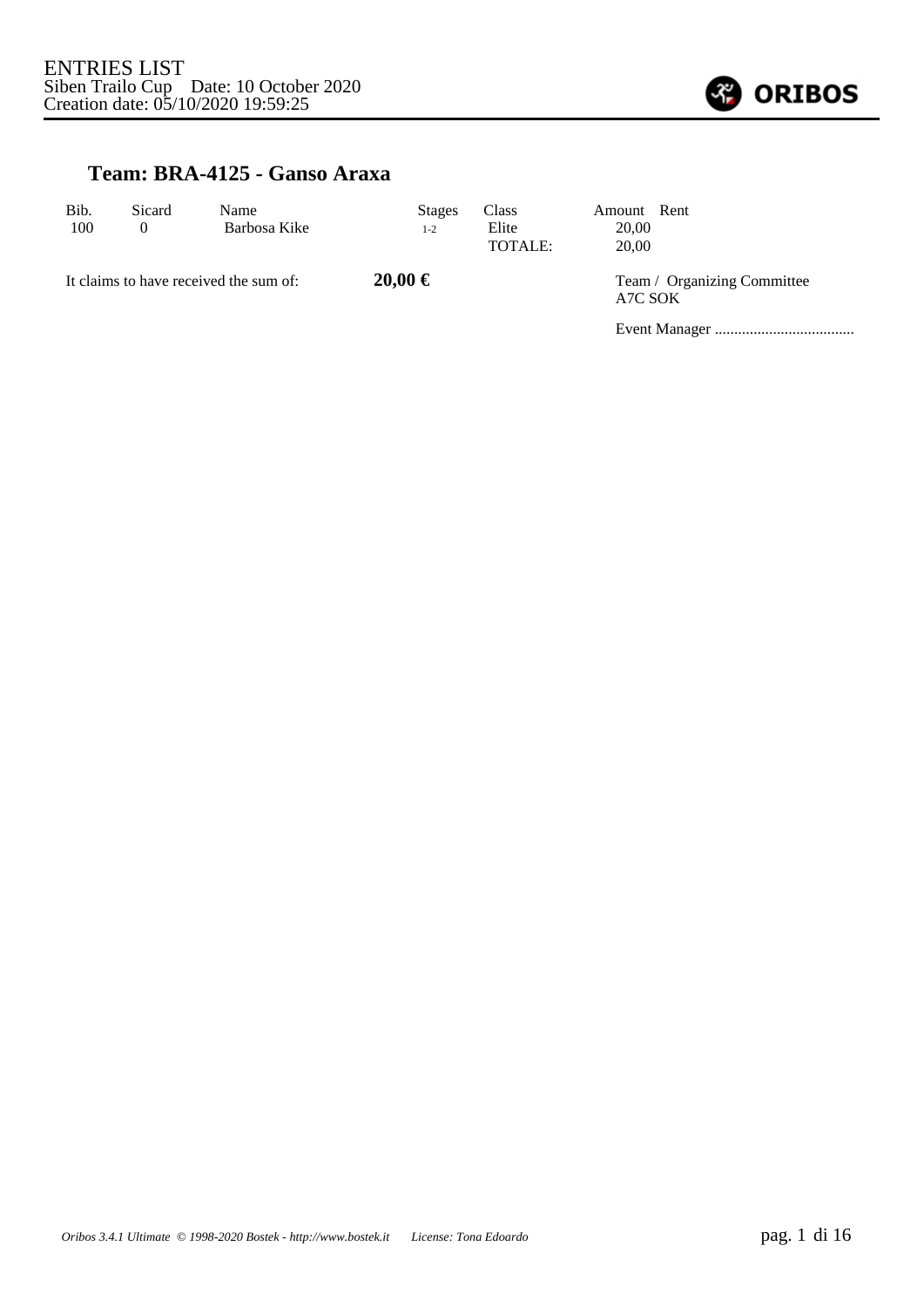

## **Team: GBR-0220 - British Orienteering**

| Bib.<br>101 | Sicard<br>$\theta$ | Name<br>Kewley John                    | <b>Stages</b><br>$1 - 2 - 3$ | <b>Class</b><br>Elite<br>TOTALE: | Amount Rent<br>30,00<br>30,00          |  |  |
|-------------|--------------------|----------------------------------------|------------------------------|----------------------------------|----------------------------------------|--|--|
|             |                    | It claims to have received the sum of: | 30,00 €                      |                                  | Team / Organizing Committee<br>A7C SOK |  |  |
|             |                    |                                        |                              |                                  |                                        |  |  |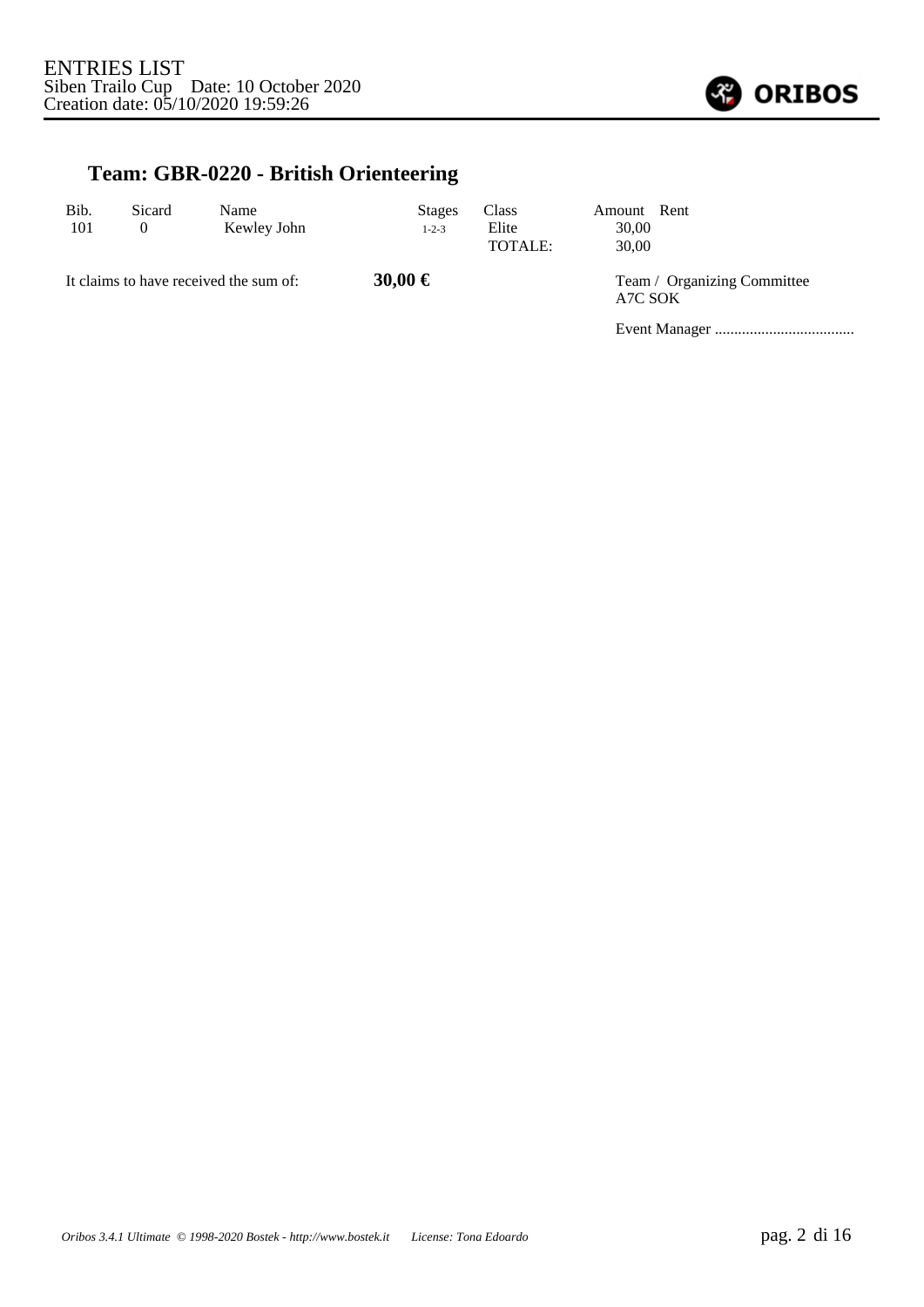

## **Team: GBR-0968 - British Army OC**

| Bib.<br>102 | Sicard<br>$\theta$ | Name<br><b>Bromley Gardner Charles</b> | <b>Stages</b><br>$1 - 2 - 3$ | <b>Class</b><br>Elite<br>TOTALE: | Amount Rent<br>30.00<br>30,00 |                             |
|-------------|--------------------|----------------------------------------|------------------------------|----------------------------------|-------------------------------|-----------------------------|
|             |                    | It claims to have received the sum of: | 30,00 €                      |                                  | A7C SOK                       | Team / Organizing Committee |
|             |                    |                                        |                              |                                  |                               |                             |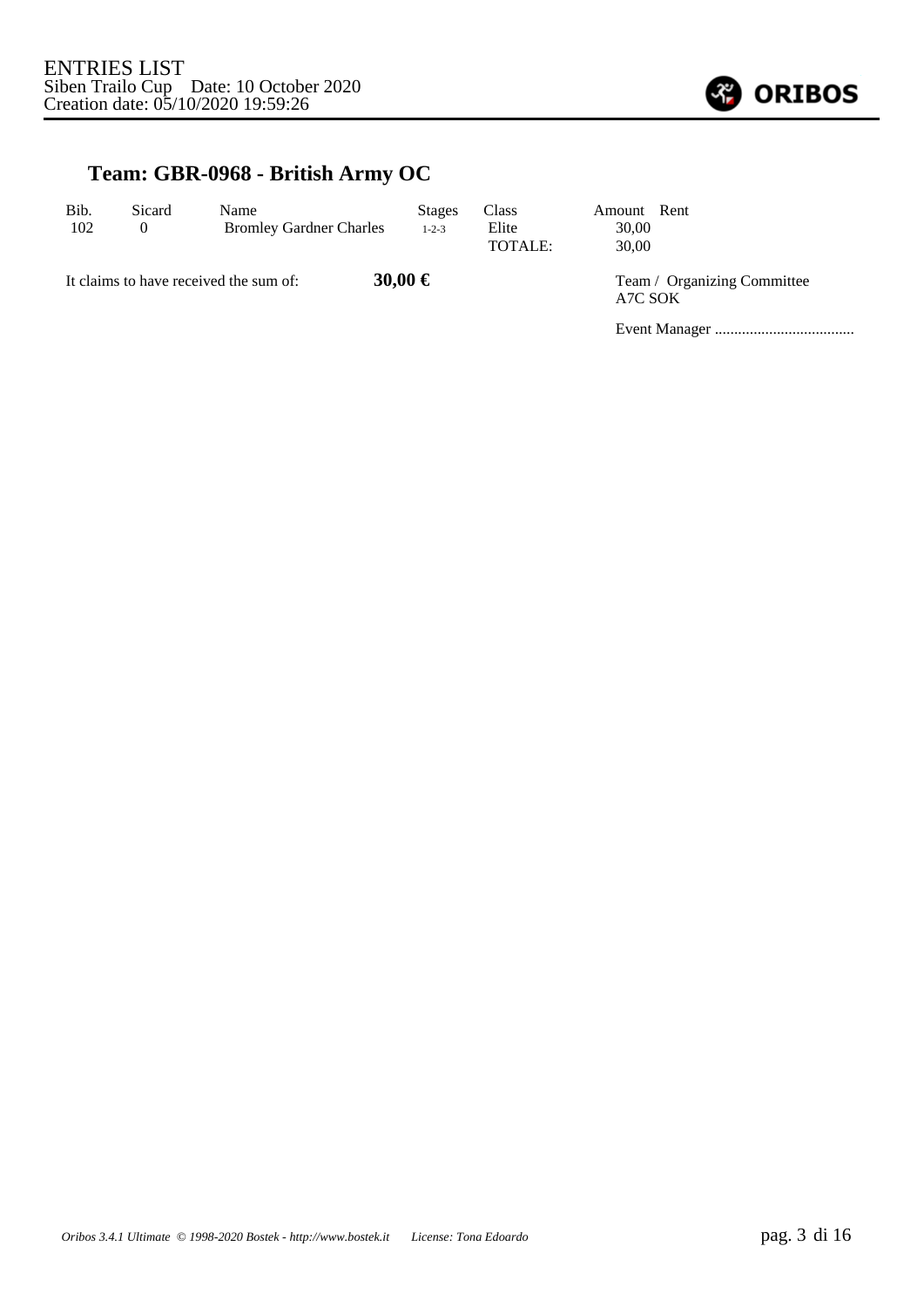

#### **Team: GBR-1003 - Octavian Droobers**

| Bib.<br>103<br>104 | Sicard<br>$\overline{0}$<br>$\theta$ | Name<br>Urquhart Elizabeth<br>Urquhart Graham | <b>Stages</b><br>$1 - 2 - 3$<br>$1 - 2 - 3$ | <b>Class</b><br>Elite<br>Elite<br>TOTALE: | Amount Rent<br>30,00<br>30,00<br>60.00 |                             |
|--------------------|--------------------------------------|-----------------------------------------------|---------------------------------------------|-------------------------------------------|----------------------------------------|-----------------------------|
|                    |                                      | It claims to have received the sum of:        | $60,00 \in$                                 |                                           | A7C SOK                                | Team / Organizing Committee |
|                    |                                      |                                               |                                             |                                           |                                        |                             |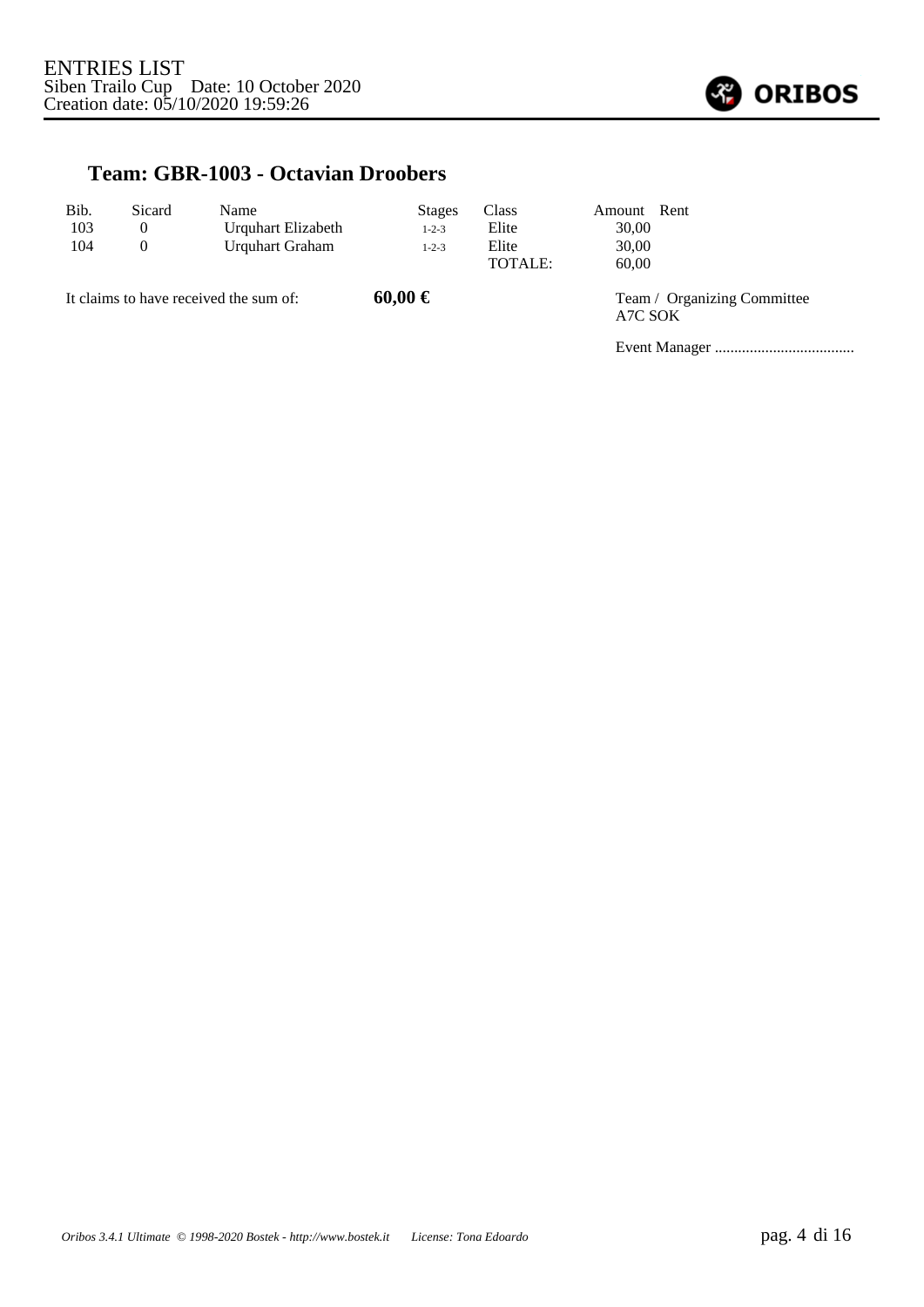

## **Team: ITA-0044 - A.S.D Misquilenses Orienteering**

| Bib.<br>134 | Sicard<br>8002600 | Name<br>Manea Roberto                  | <b>Stages</b><br>3 | <b>Class</b><br>Elite<br>TOTALE: | Amount Rent<br>10,00<br>10.00          |  |
|-------------|-------------------|----------------------------------------|--------------------|----------------------------------|----------------------------------------|--|
|             |                   | It claims to have received the sum of: | $10,00 \in$        |                                  | Team / Organizing Committee<br>A7C SOK |  |
|             |                   |                                        |                    |                                  |                                        |  |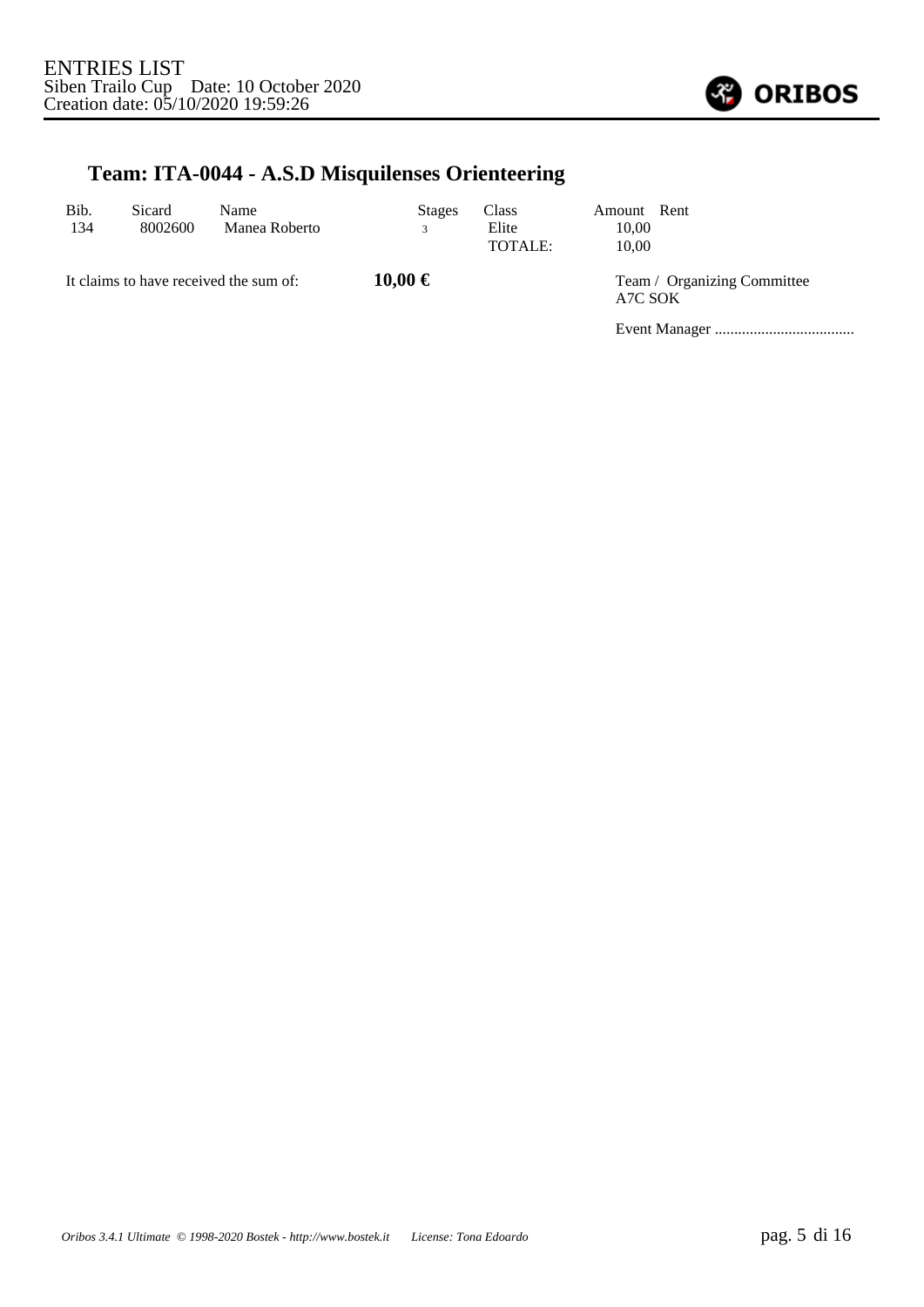

## **Team: ITA-0234 - Orienteering Swallows Noale A.S.D.**

| Bib.<br>105 | Sicard<br>337660 | Name<br>Casarin Alessandro             | <b>Stages</b><br>$1 - 2 - 3$ | Class<br>Elite<br>TOTALE: | Amount Rent<br>30,00<br>30.00 |                             |
|-------------|------------------|----------------------------------------|------------------------------|---------------------------|-------------------------------|-----------------------------|
|             |                  | It claims to have received the sum of: | 30,00 €                      |                           | A7C SOK                       | Team / Organizing Committee |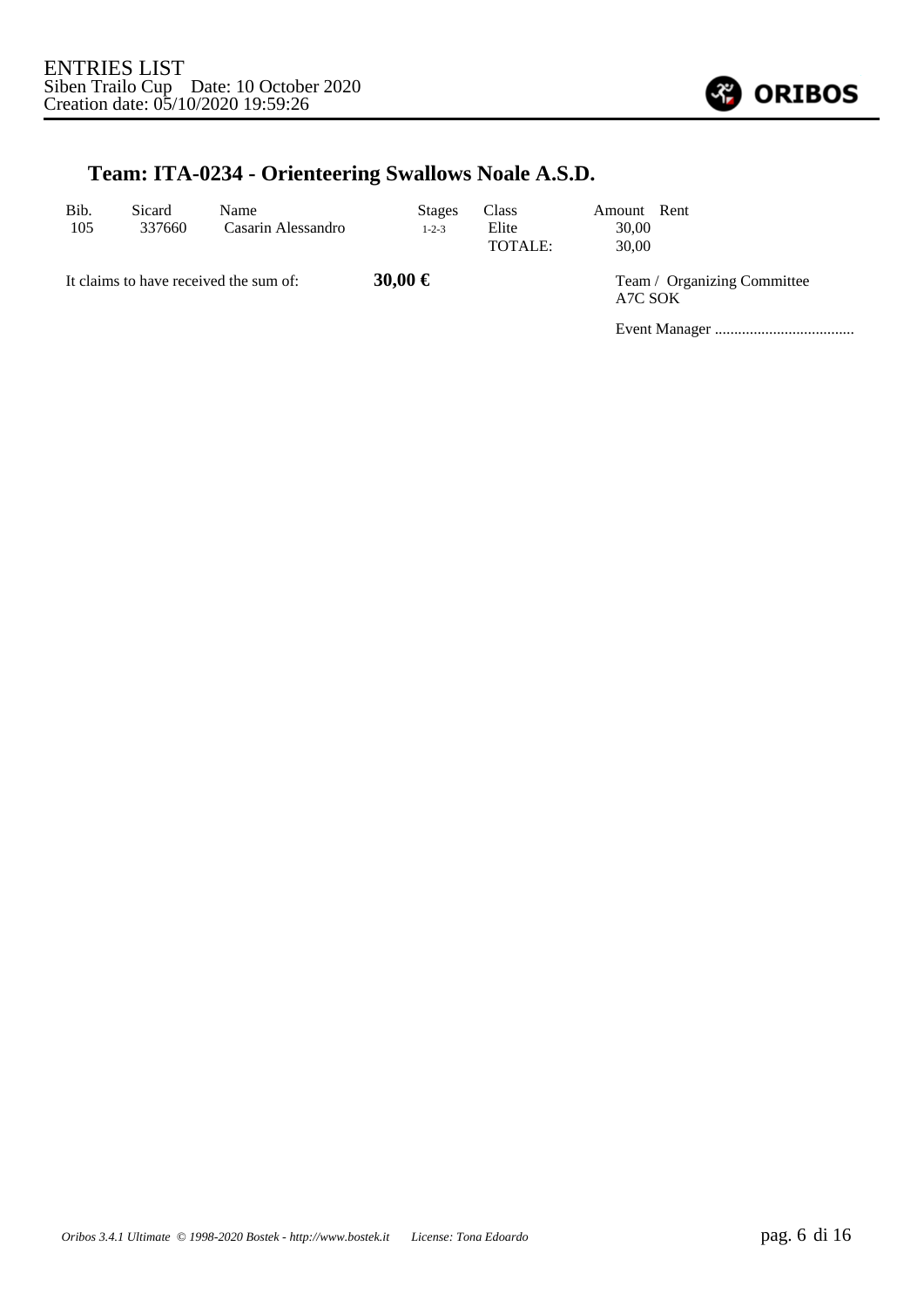

# **Team: ITA-0378 - A.S.D. Orsa Maggiore**

| Bib.<br>106 | Sicard<br>7210006 | Name<br>Guardini Daniele               | <b>Stages</b><br>$1 - 2 - 3$ | <b>Class</b><br>Elite<br>TOTALE: | Amount Rent<br>30,00<br>30.00          |  |
|-------------|-------------------|----------------------------------------|------------------------------|----------------------------------|----------------------------------------|--|
|             |                   | It claims to have received the sum of: | 30,00 €                      |                                  | Team / Organizing Committee<br>A7C SOK |  |
|             |                   |                                        |                              |                                  |                                        |  |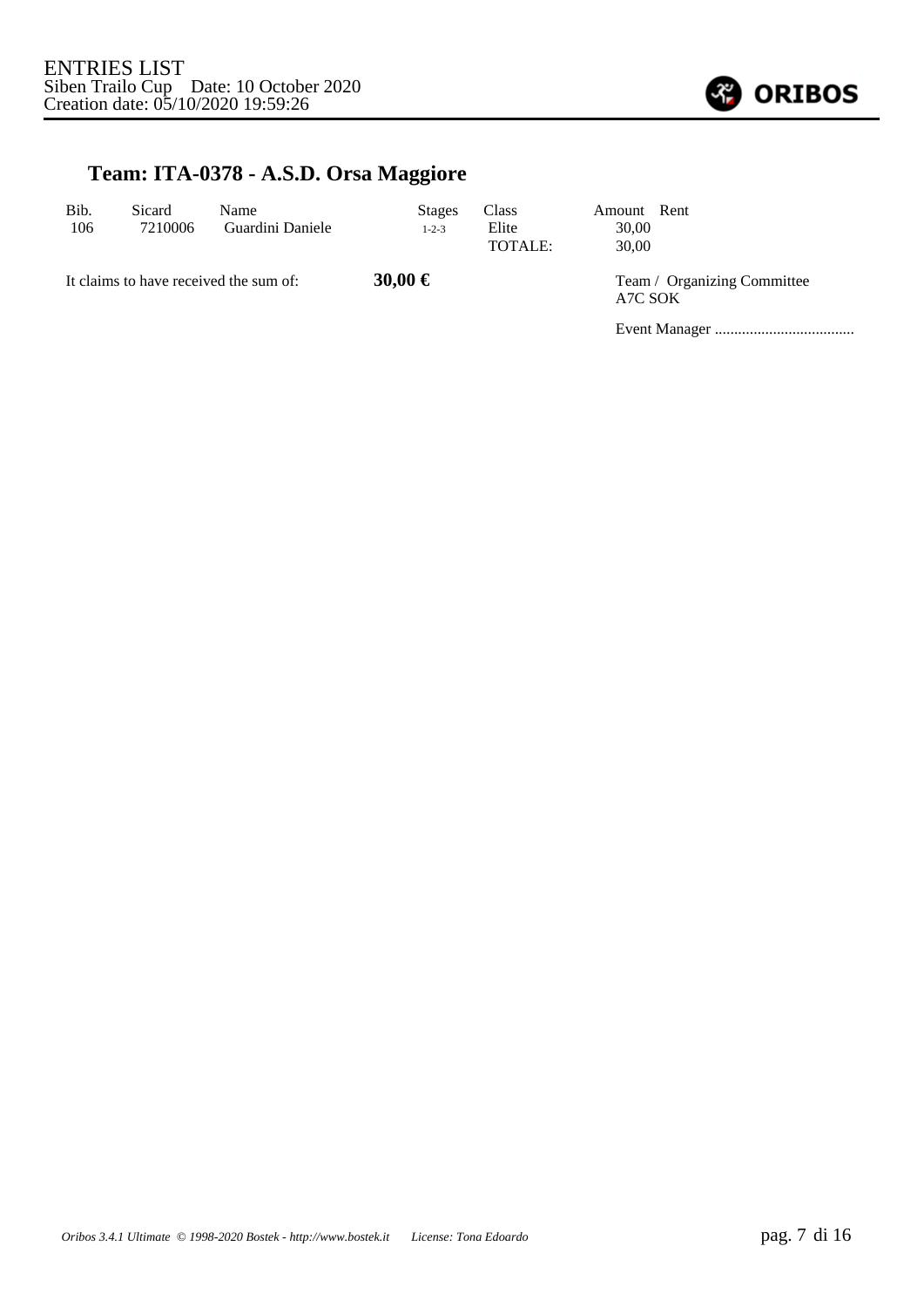

#### **Team: ITA-0415 - Orienteering Pinè A.S.D.**

| Bib.<br>107 | Sicard<br>7210008 | Name<br>Giovannini Marco               | <b>Stages</b><br>$1 - 2 - 3$ | Class<br>Elite<br>TOTALE: | Amount Rent<br>30.00<br>30.00 |                             |
|-------------|-------------------|----------------------------------------|------------------------------|---------------------------|-------------------------------|-----------------------------|
|             |                   | It claims to have received the sum of: | 30,00 €                      |                           | A7C SOK                       | Team / Organizing Committee |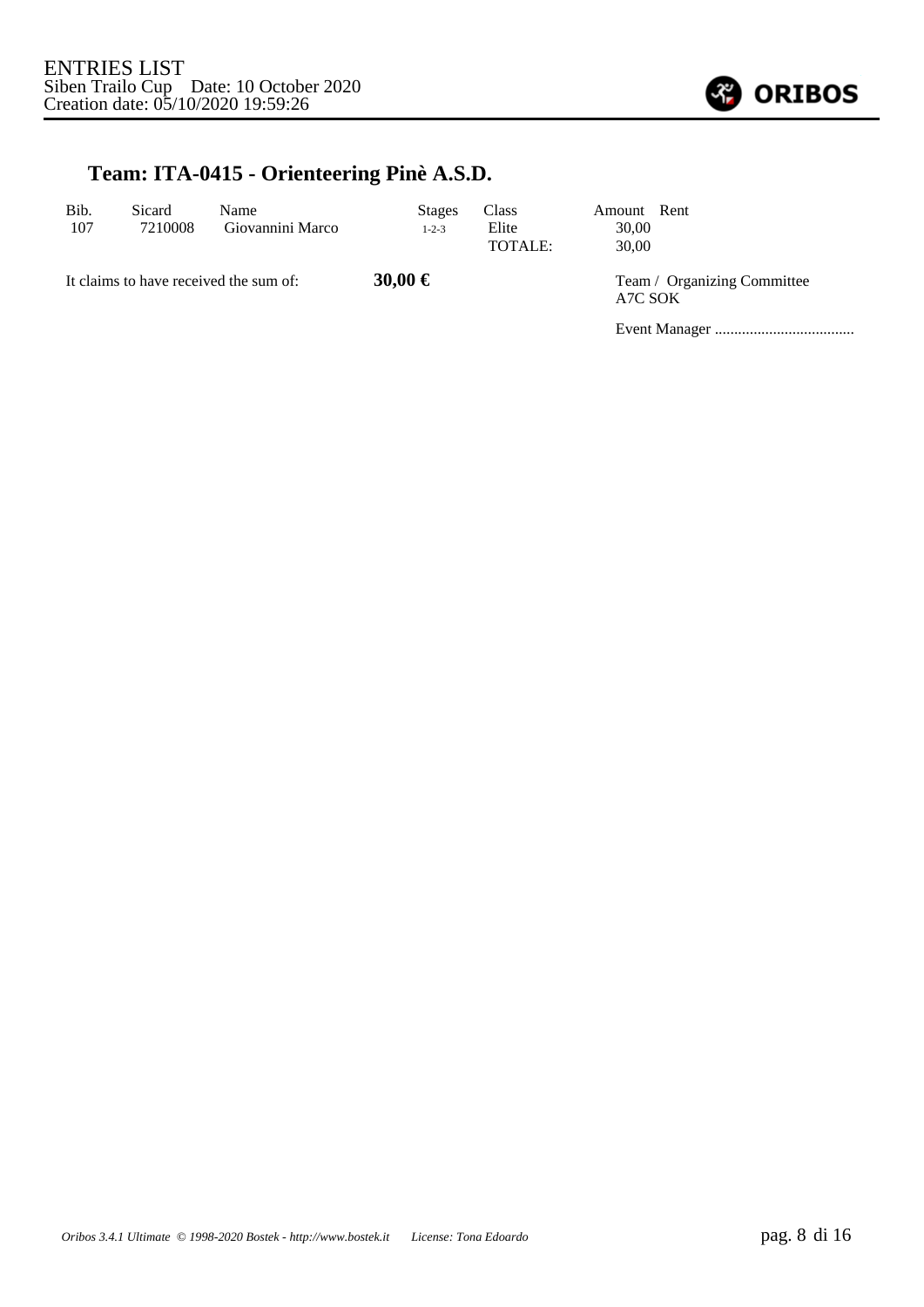

#### **Team: ITA-0476 - Corsaorientamento Club Roma A.S.D.**

| Bib.<br>108 | Sicard<br>7201868 | Name<br>Brandi Andreina                | <b>Stages</b><br>$1 - 2 - 3$ | Class<br>Elite<br>TOTALE: | Amount<br>30.00<br>30.00 | Rent                        |
|-------------|-------------------|----------------------------------------|------------------------------|---------------------------|--------------------------|-----------------------------|
|             |                   | It claims to have received the sum of: | 30,00 €                      |                           | A7C SOK                  | Team / Organizing Committee |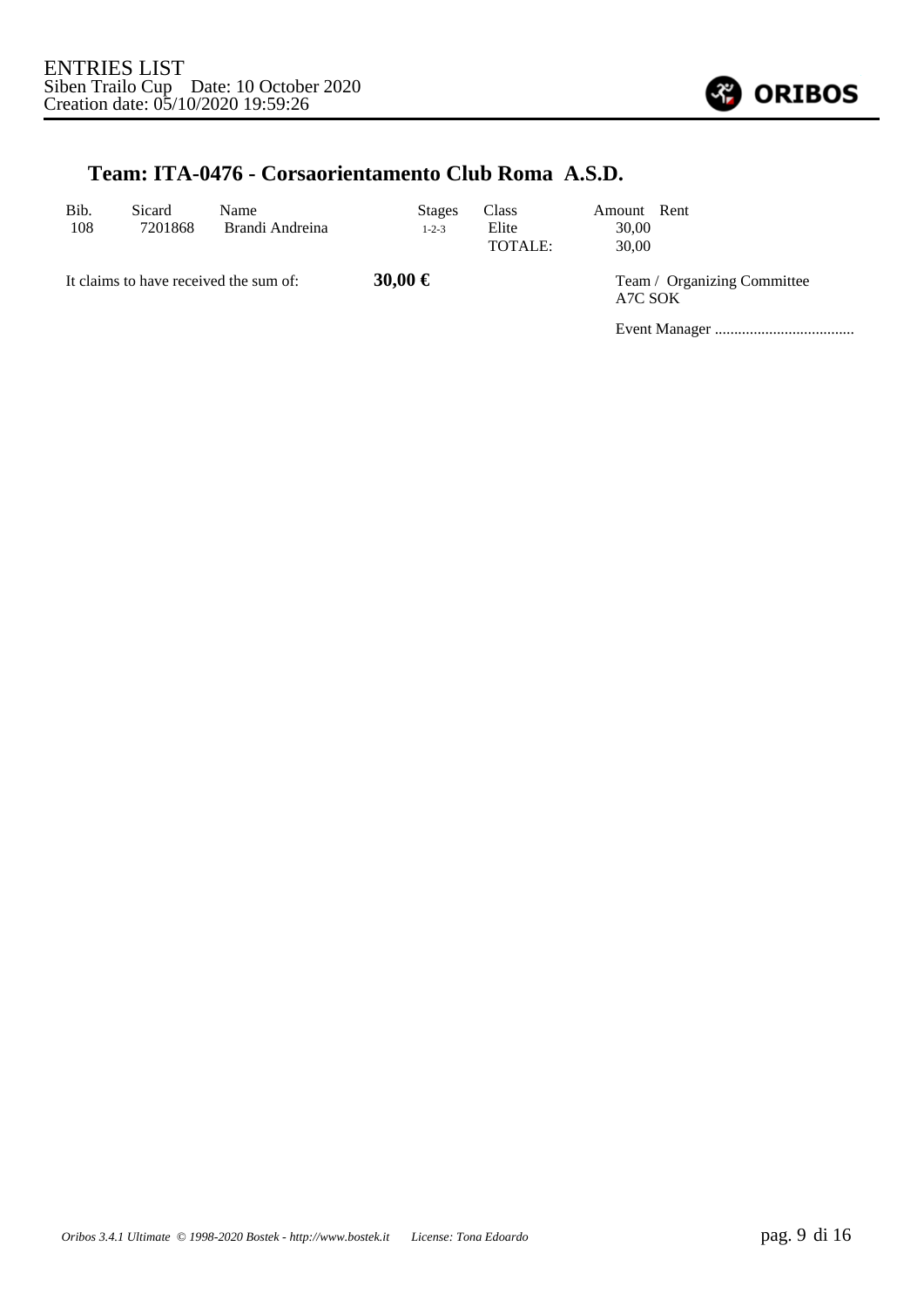

## **Team: ITA-0512 - Corivorivo Orienteering Asd**

| Bib.<br>109 | Sicard<br>2099288 | Name<br>Cereser Giorgio                | <b>Stages</b><br>$2 - 3$ | <b>Class</b><br>Junior<br>TOTALE: | Amount Rent<br>20,00<br>20,00          |  |
|-------------|-------------------|----------------------------------------|--------------------------|-----------------------------------|----------------------------------------|--|
|             |                   | It claims to have received the sum of: | $20,00 \in$              |                                   | Team / Organizing Committee<br>A7C SOK |  |
|             |                   |                                        |                          |                                   |                                        |  |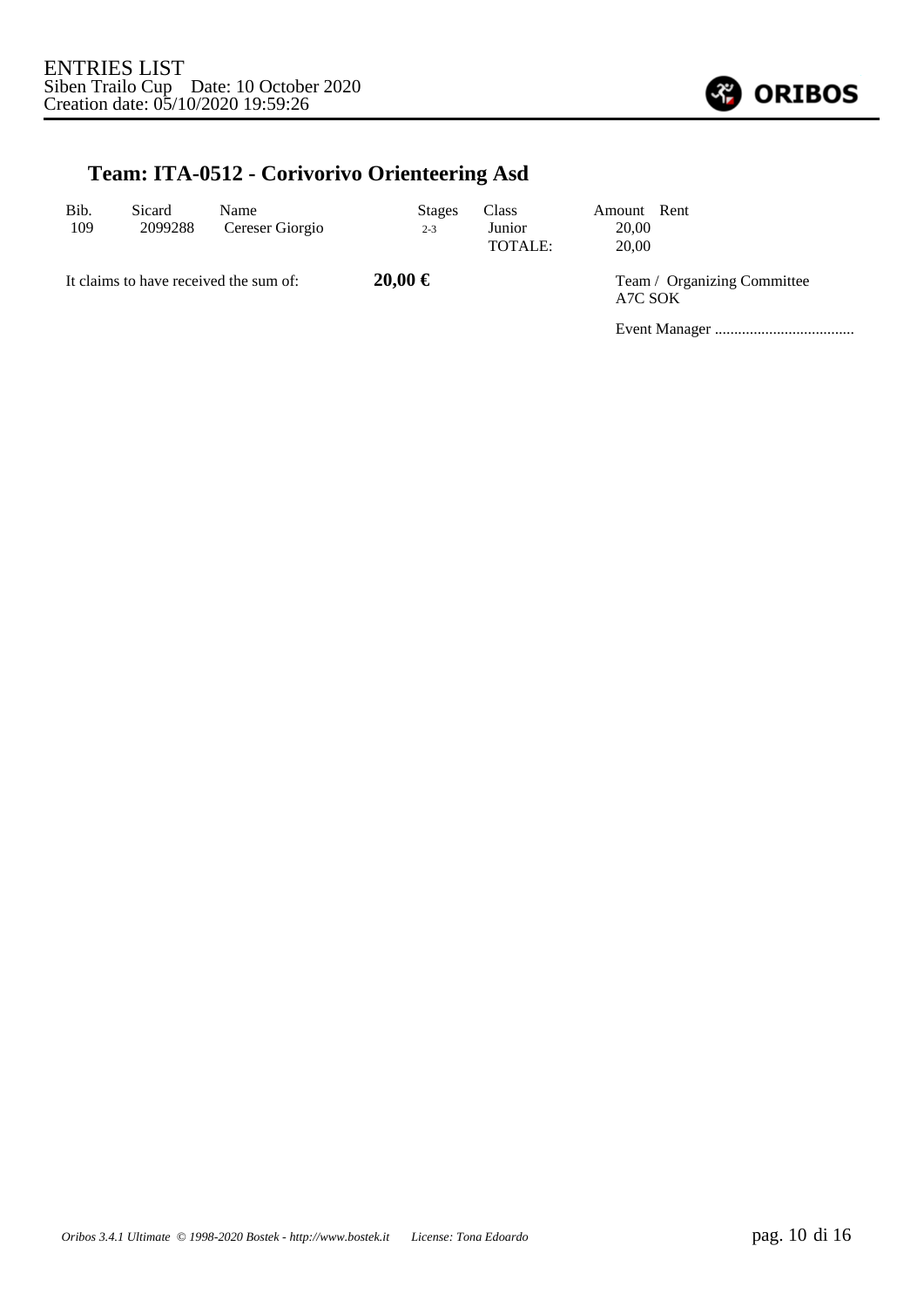

#### **Team: ITA-0530 - A.S.D. Orienteering School Friuli - O.S.F.**

| Bib.<br>110 | Sicard<br>210773 | Name<br>Lenarduzzi Fulvio              | <b>Stages</b><br>$1 - 2 - 3$ | Class<br>Elite<br>TOTALE: | Amount Rent<br>30.00<br>30.00 |                             |
|-------------|------------------|----------------------------------------|------------------------------|---------------------------|-------------------------------|-----------------------------|
|             |                  | It claims to have received the sum of: | 30,00 €                      |                           | A7C SOK                       | Team / Organizing Committee |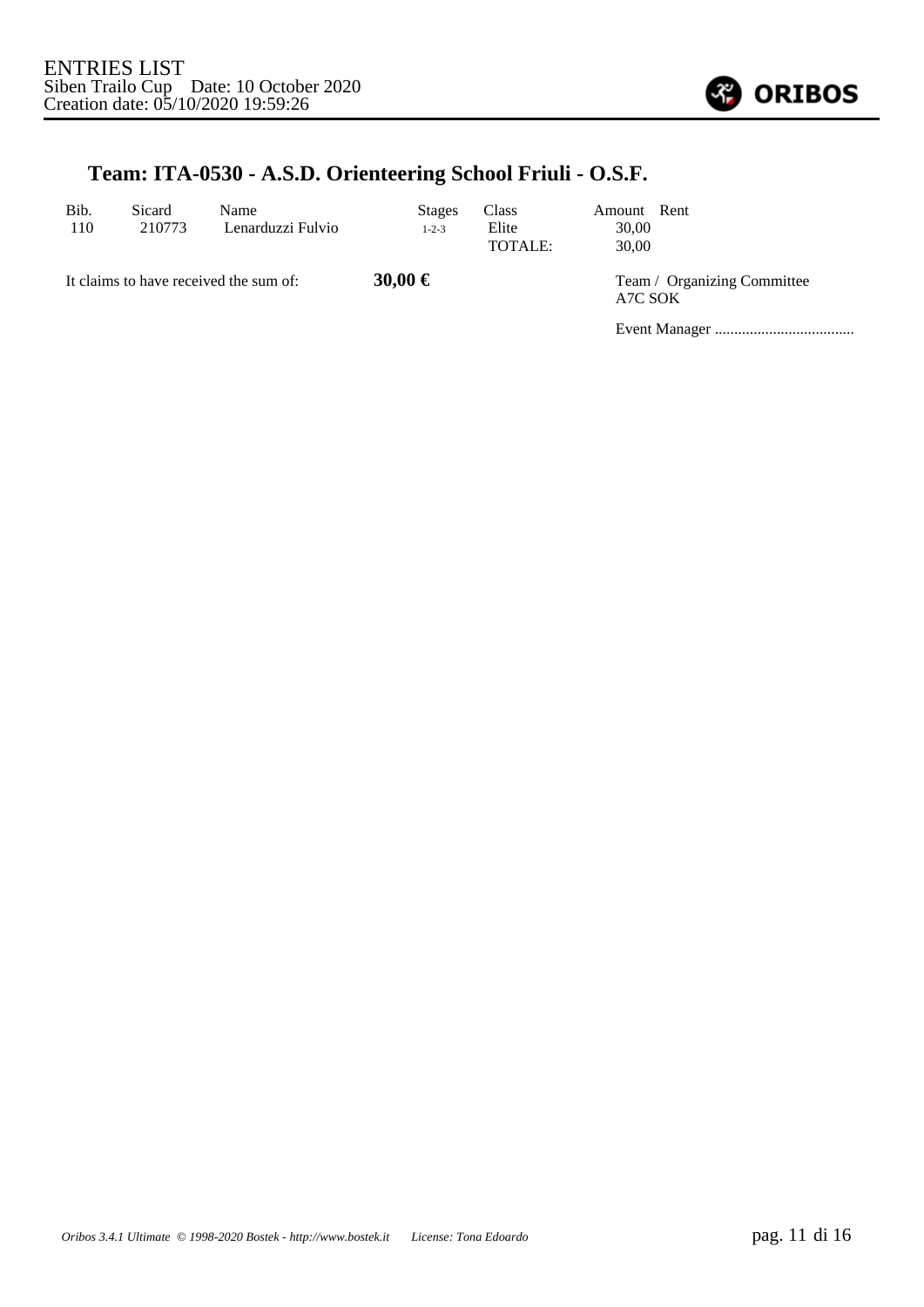

#### **Team: ITA-0690 - Cral G.T.T.**

| Bib.<br>111 | Sicard<br>2134094 | Name<br>Miniotti Corrado               | <b>Stages</b><br>$1 - 2 - 3$ | Class<br>Elite<br>TOTALE: | Amount Rent<br>30,00<br>30.00 |                             |
|-------------|-------------------|----------------------------------------|------------------------------|---------------------------|-------------------------------|-----------------------------|
|             |                   | It claims to have received the sum of: | 30,00 €                      |                           | A7C SOK                       | Team / Organizing Committee |
|             |                   |                                        |                              |                           |                               |                             |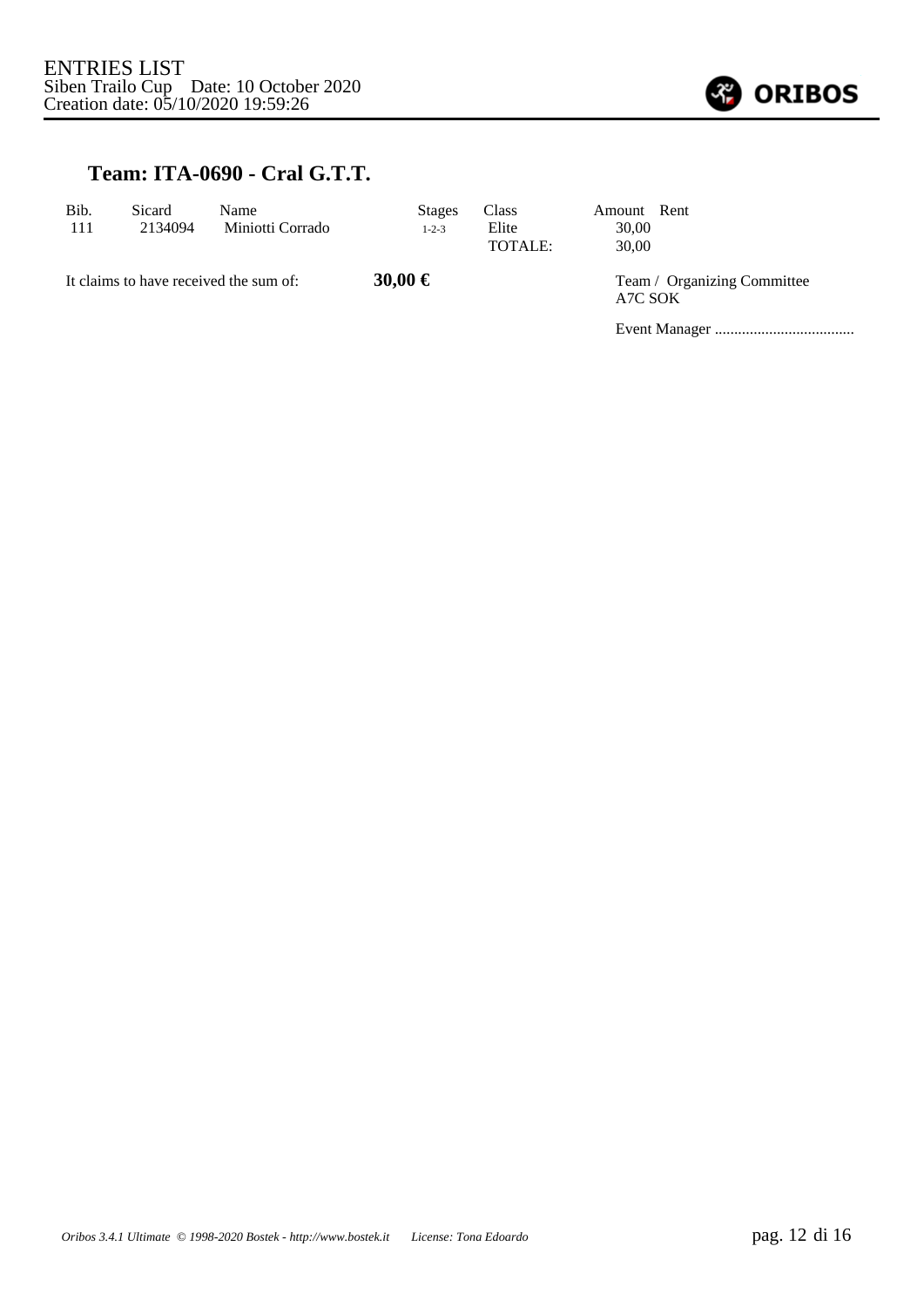

## **Team: ITA-0692 - Asd Padova Orienteering**

| Bib.<br>113<br>112                     | Sicard<br>210862<br>1006248 | Name<br>Danieli Daniele<br>Gazzetto Davide | <b>Stages</b><br>$1 - 2 - 3$<br>$1 - 2$ | Class<br>Elite<br>Elite<br>TOTALE: | Amount Rent<br>30,00<br>20,00<br>50,00 |                             |
|----------------------------------------|-----------------------------|--------------------------------------------|-----------------------------------------|------------------------------------|----------------------------------------|-----------------------------|
| It claims to have received the sum of: |                             |                                            | 50,00 €                                 |                                    | A7C SOK                                | Team / Organizing Committee |
|                                        |                             |                                            |                                         |                                    |                                        |                             |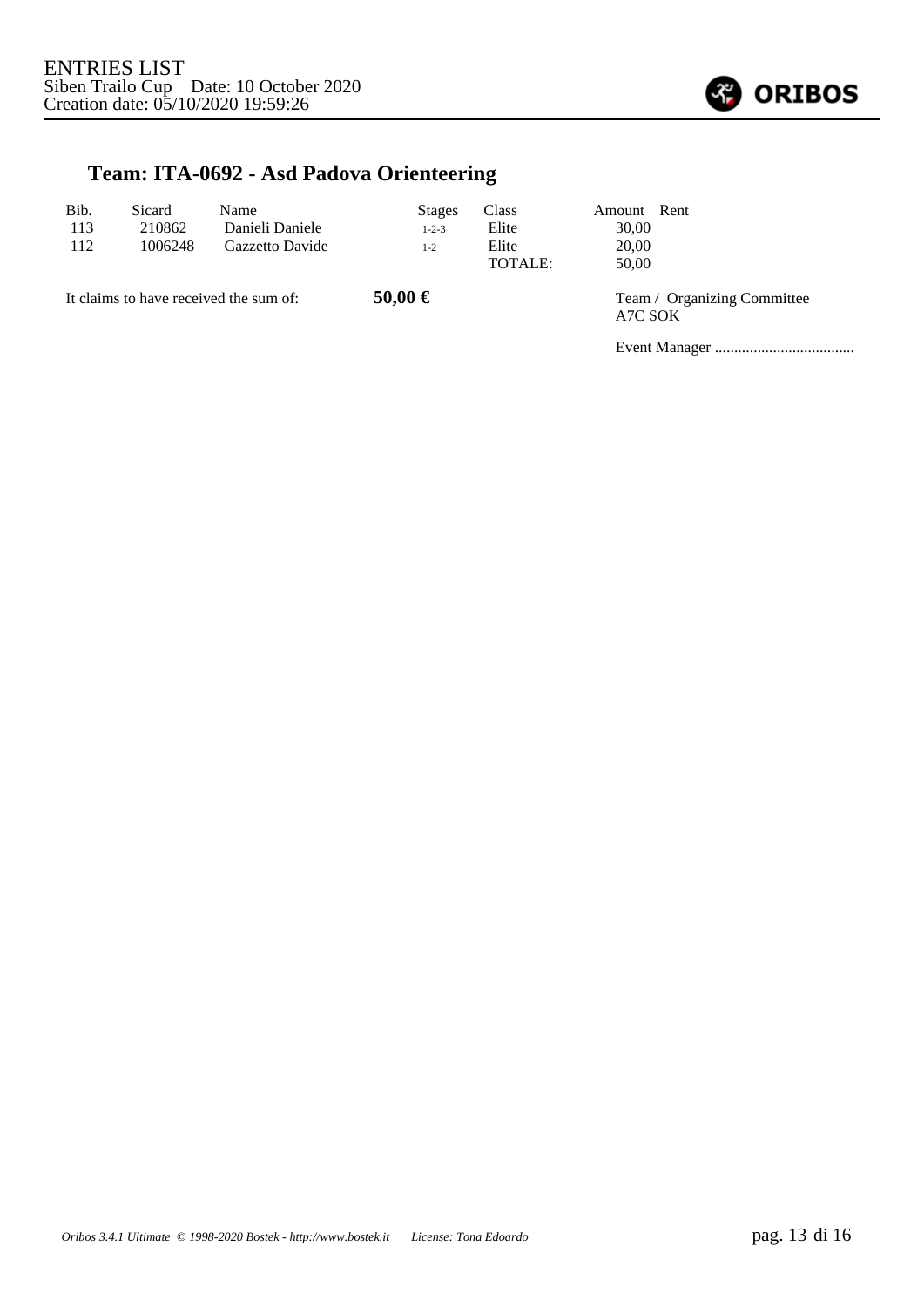

#### **Team: ITA-1000 - Italia**

| Bib. | Sicard   | Name                  | <b>Stages</b> | Class            | Amount | Rent |
|------|----------|-----------------------|---------------|------------------|--------|------|
| 115  | 8516936  | Angeli Ilian          | $1 - 2 - 3$   | Junior           | 30,00  |      |
| 117  | 425710   | <b>Bettin Renato</b>  | $1 - 2 - 3$   | Elite            | 30,00  |      |
| 122  | 2015626  | Bortolami Fabio       | $1 - 2 - 3$   | Physically Chall | 30,00  |      |
| 127  | 8050996  | Bugane' Nicolò        | $1 - 2 - 3$   | Elite            | 30,00  |      |
| 128  | 2021350  | Cera Michele          | $1 - 2 - 3$   | Elite            | 30,00  |      |
| 126  | 2050459  | Cereser Elvio         | $2 - 3$       | Elite            | 20,00  |      |
| 124  | 8091198  | De Nardis Francesca   | $1 - 2 - 3$   | Elite            | 30,00  |      |
| 125  | 210863   | De Pieri Susy         | $1 - 2 - 3$   | Elite            | 30,00  |      |
| 123  | 8170688  | Gaio Aaron            | $1 - 2 - 3$   | Elite            | 30,00  |      |
| 114  | 8023010  | Lambertini Sebastiano | $1 - 2 - 3$   | Junior           | 30,00  |      |
| 116  | 7210311  | Martignago Davide     | $1 - 2 - 3$   | Elite            | 30,00  |      |
| 121  | 308000   | Nardo Mauro           | $1 - 2 - 3$   | Physically Chall | 30,00  |      |
| 119  | 245705   | Pajaro Maria Bertilla | $1 - 2 - 3$   | Physically Chall | 30,00  |      |
| 120  | $\Omega$ | Valentini Francesco   | $1 - 2 - 3$   | Physically Chall | 30,00  |      |
| 118  | 2015632  | Zancanaro Piergiorgio | $1 - 2 - 3$   | Physically Chall | 30,00  |      |
|      |          |                       |               | TOTALE:          | 440.00 |      |

It claims to have received the sum of: **440,00 €** Team / Organizing Committee

A7C SOK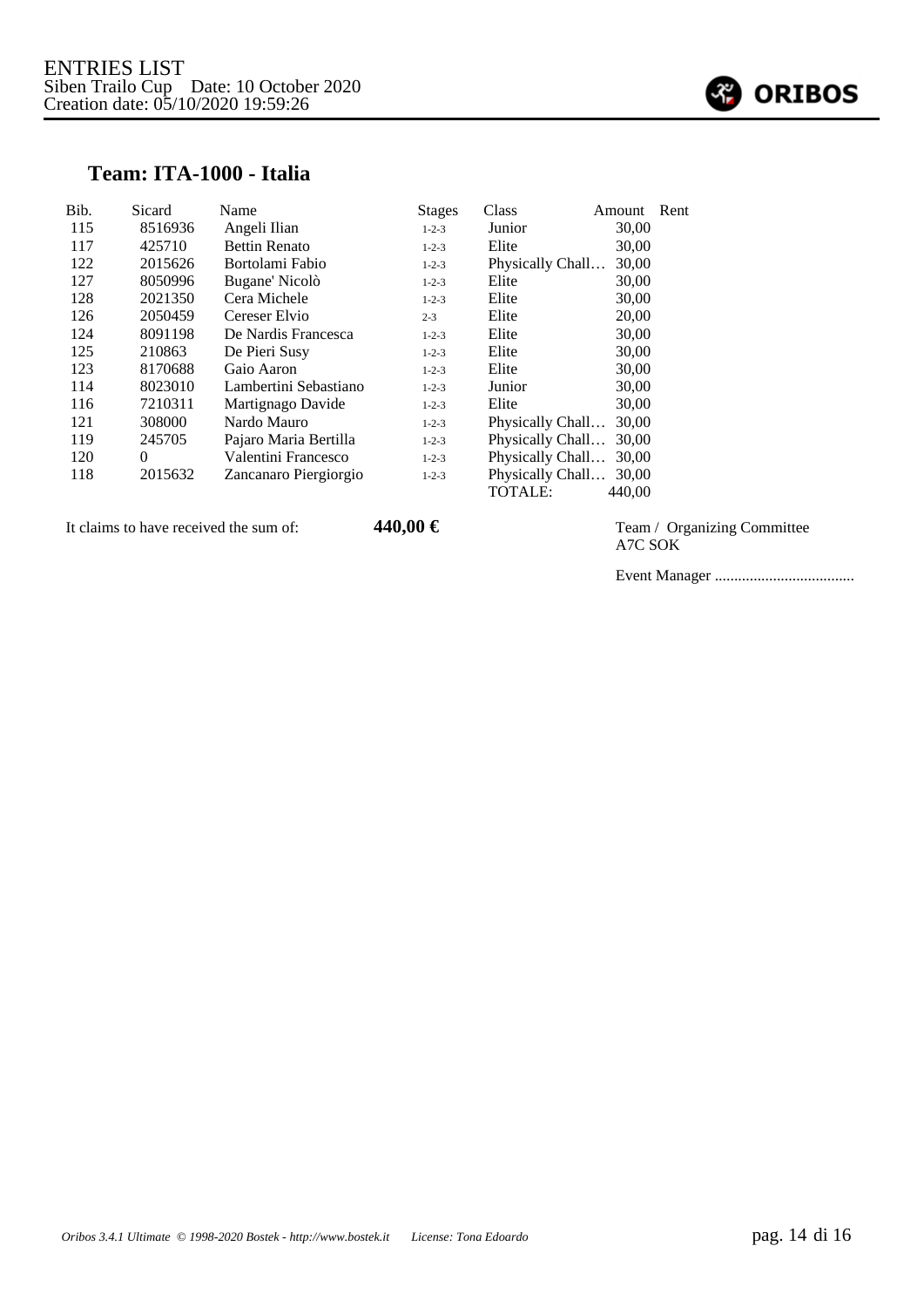

## **Team: POL-3005 - Orientop Wroclaw**

| Bib.<br>130<br>129                     | Sicard<br>$\theta$<br>$\Omega$ | Name<br>Puternicka Joanna<br>Wieszaczewski Jacek | <b>Stages</b><br>$1 - 2 - 3$<br>$1 - 2 - 3$ | <b>Class</b><br>Elite<br>Elite<br><b>TOTALE:</b> | Amount Rent<br>30,00<br>30,00<br>60,00 |                             |
|----------------------------------------|--------------------------------|--------------------------------------------------|---------------------------------------------|--------------------------------------------------|----------------------------------------|-----------------------------|
| It claims to have received the sum of: |                                |                                                  | $60,00 \in$                                 |                                                  | A7C SOK                                | Team / Organizing Committee |
|                                        |                                |                                                  |                                             |                                                  |                                        |                             |